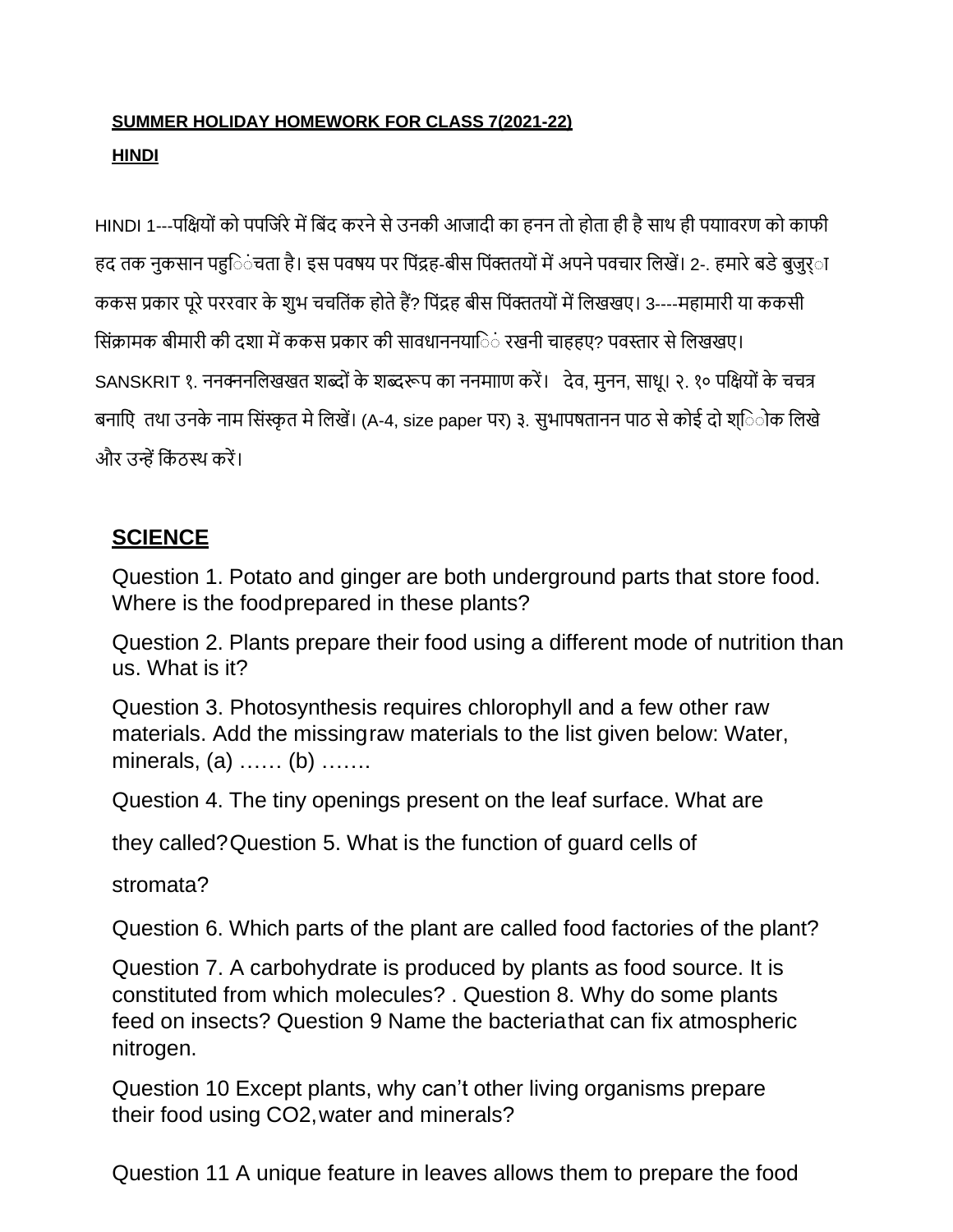while other parts of plants cannot. Write the possible reason for this.

Question 12 Why is Cuscuta, categorised as a parasite? What happens to the food in stomachof the digestive tract?

Question 13 What happens to the food in small intestine of

the digestive tract?Question 14 What happens to the food in

large intestine of the digestive tract?

Question 15 Which organ in the cow's digestive system differentiate it from that of humanbeings?

Questions 16 Where is saliva produced? Write about its main

functions.Question 17 How is the process of digestion

different in ruminants?

Question 18 What is a gall bladder? What is its role? Question 19 How do you differentiatebetween absorption and assimilation?

Question 20 Why do we get instant energy from glucose?

#### **Project**:-

Make a working model of digestive system of human

beings or ruminants**.**

### **SOCIAL SCIENCE**

**HISTORY** CH-3 The Delhi Sultan- Draw Table-1

**Geography** CH-3 OUR CHANGING EARTH- Draw the Picture of 1. Volcano, 2. Waterfall, 3. Flood Plain, 4 Sea Waves.**CIVICS** Write down short notes on Panchayati Raj

### **COMPUTER**

### **Chapter no**.-**10**

**Name of** Chapter- AI for Sustainable Development Goals. Make a note of following given topics in holiday notebook**-**

- 1. Sustainable Development
- 2. Three Pillars of Sustainable Development-
	- Social
	- Economic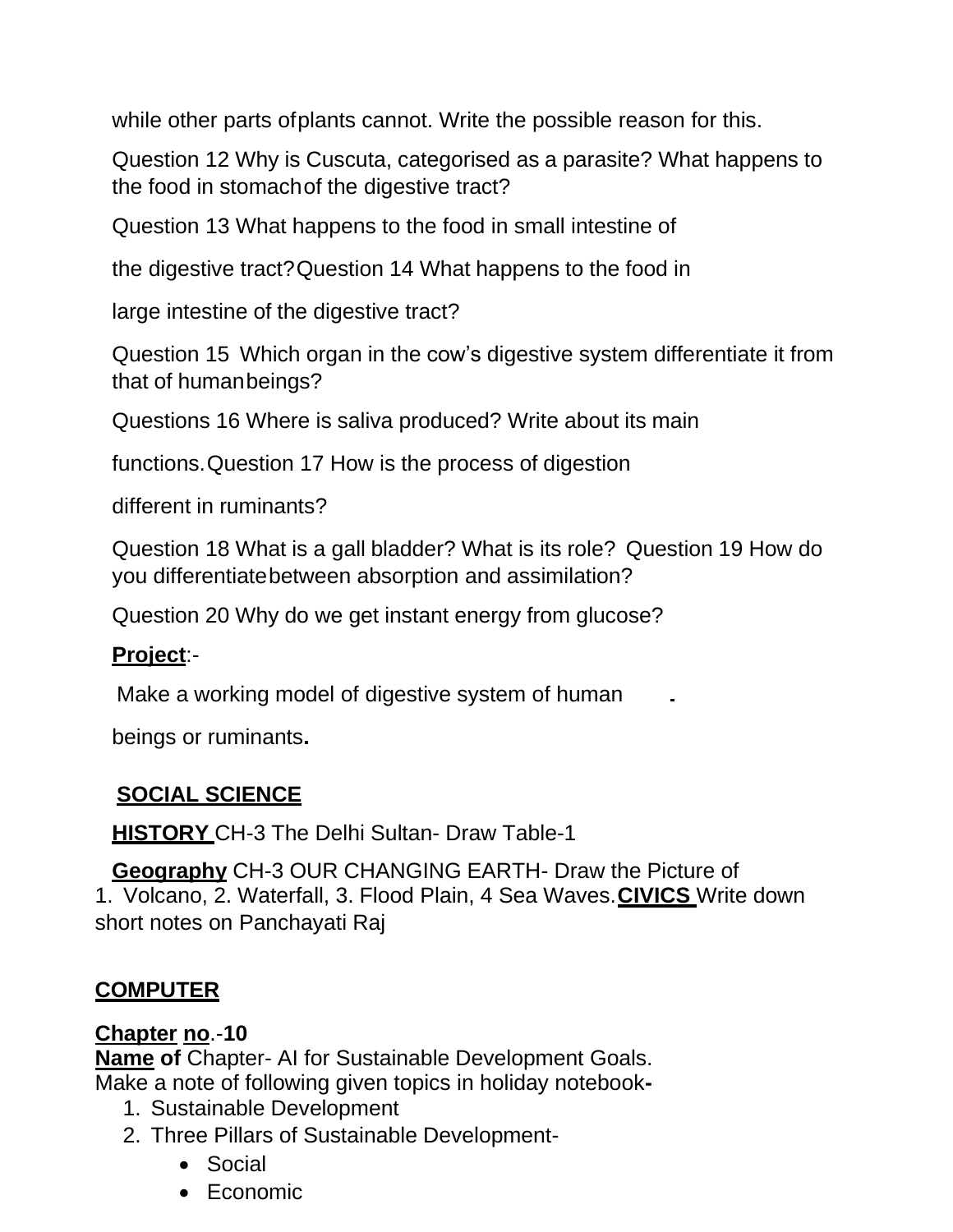- Environmental
- 3. Sustainable Development Goals-
- 4. Role of Artificial Intelligence in Achieving SDGS-

**Note**- Write the answer of the following questions-

- 1. What are the pillars of sustainability?
- 2. What were the main issues covered under the United Nations General Assembly in 2015?
- 3. Write a short note on the problem of inclusion in AI system.

# **LAB Activity**-

Play Go Goals Game-To do this activity click on given URL address<https://go-goals.org/download-material/> and press enter key.

### **GENERAL KNOWLEDGE**

1. Make a project on Traditional Art forms of India (you can paste the picture and write 2-3 linesabout it).

- 2. Write short note on these given topics:
- I) Indian Union territories
- II) Tribes of India.
- 3. Make a collage of Indian monuments built by Mughal Emperors.

## **ENGLISH**

1. Look At the pictures and create your own story.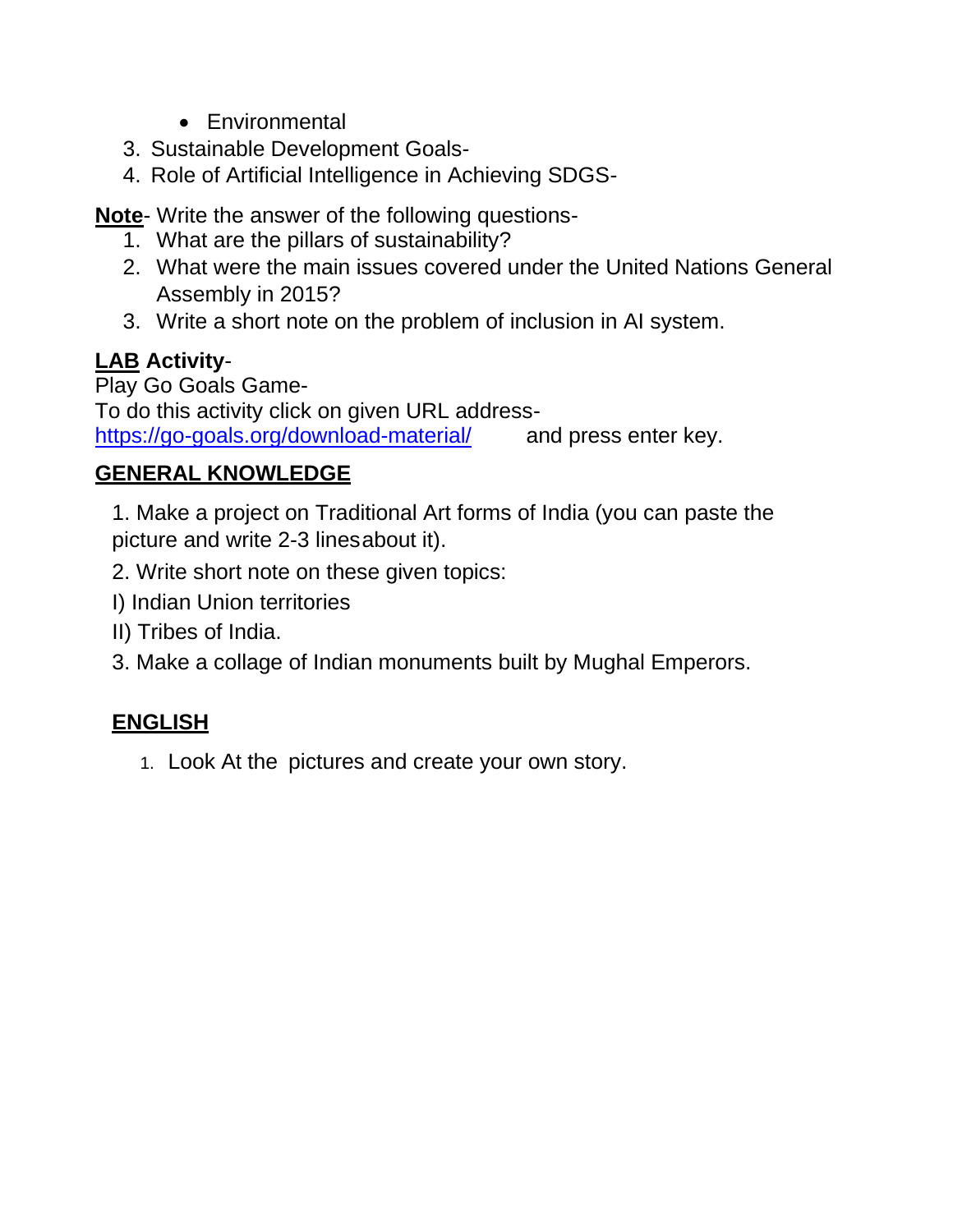

2. Which is better online class or Regular class ? As an educationist what steps do youtake to make it more effective? Note : You can write article or essay, make collage or make a project or PPT.